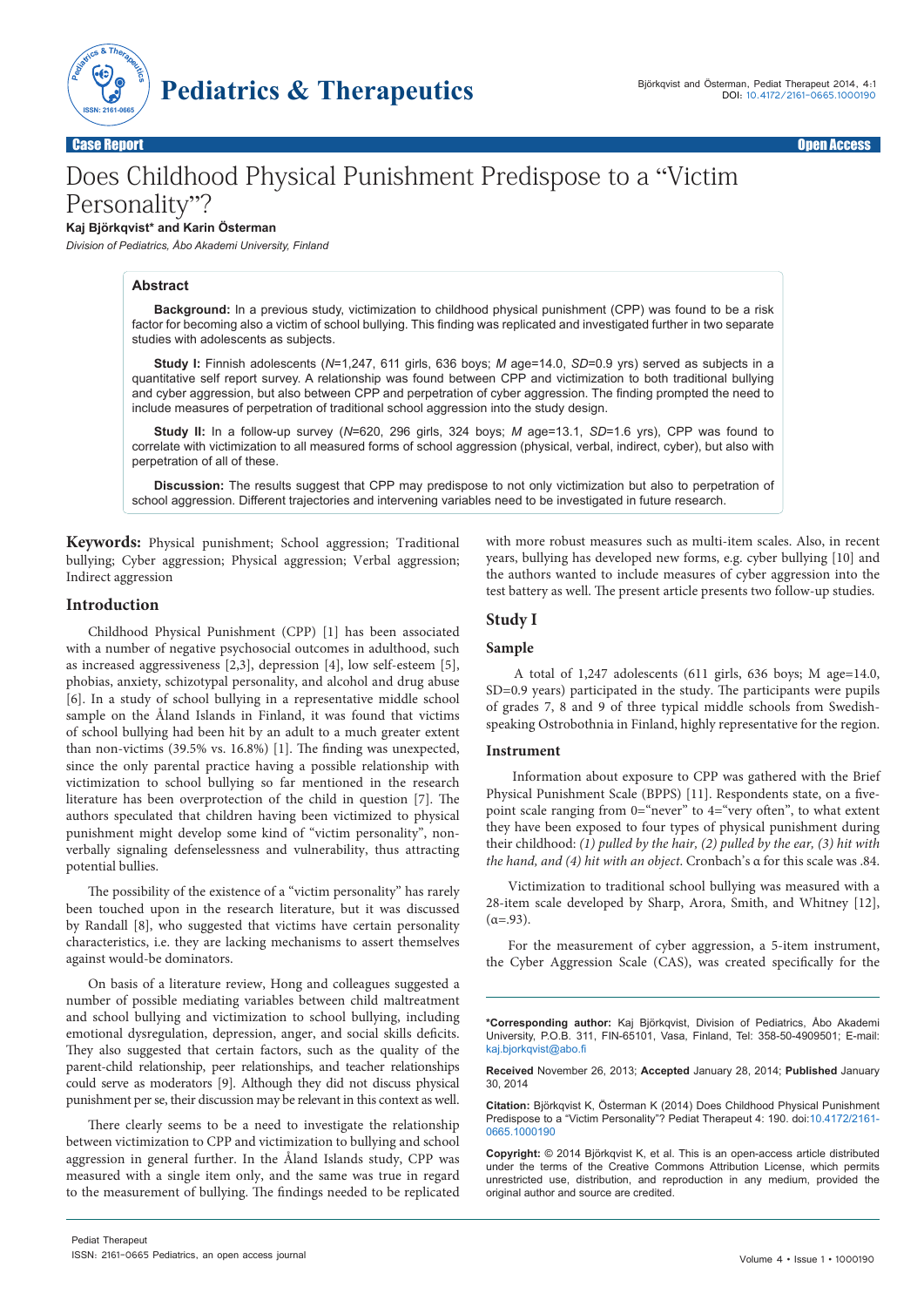present study. Both a victim and a perpetrator version were included. Participants had to estimate on a five-point scale (range: 0=not true at all, 4=completely true) the extent to which they had been exposed to (alternatively, exposed others to), *(1) hurtful mobile phone calls, (2) hurtful text messages, (3) hurtful e-mails, (4) having had humiliating texts or humiliating pictures of themselves put up on websites, (5) having been filmed in a humiliating situation with the film been put up on places like YouTube*. The internal consistency for victimization to cyber aggression was  $\alpha = .83$ , and for perpetration,  $\alpha = .85$ .

The term cyber aggression was here preferred from cyber bullying, since it is often difficult to ascertain the demarcation line between these two phenomena: bullying is usually defined as a subdomain of aggression, where there is an imbalance of power between perpetrator and victim, and the aggressive encounters occur repeatedly over time with the intention to humiliate or harm the victim [13,14]. In real life situations, it is often difficult to determine whether these criteria are fulfilled.

#### **Procedure**

Data was collected in the form of a paper-and-pencil test during school lessons, with the consent of both school authorities and parents. No parents objected, and all children present at the lessons filled in the questionnaire, the rejection rate thus being nil. The study was approved by the ethical board of Åbo Akademi University.

# **Results**

The results are presented as product-moment correlations, since a multiple regression model is not possible with only one predictor and several outcome variables. Correlations between the scales are presented in Table 1, with correlations for girls below the diagonal and for boys above the diagonal.

Table 1, CPP correlated significantly with victimization to traditional bullying in both girls and boys. CPP also correlated with both victimization to and perpetration of cyber aggression, likewise in both girls and boys.

#### **Discussion**

The findings of Study I replicated the findings of the Åland Islands study [1], namely that there was indeed an association between victimization to CPP and victimization to both traditional bullying and cyber aggression. However, there was also a relationship between CPP and perpetration of cyber aggression, suggesting that victimization to CPP might predispose not only to victimization, but also to perpetration of school aggression, at least as far as its "cyber" form is concerned.

# **Study II**

The findings of Study I suggested that there was a need to investigate the relationship between victimization to CPP and school aggression even further. The design of Study I was incomplete in the sense that it

|                                           |          |          |         | 4        |
|-------------------------------------------|----------|----------|---------|----------|
| 1. Victim of Physical Punishment          |          | $.43***$ | .54 *** | $.36***$ |
| 2. Victim of Traditional Bullying         | $.44***$ |          | .54 *** | $40***$  |
| 3. Victim of Cyber Aggression             | $41***$  | $.51***$ |         | $.65***$ |
| 4. Perpetrator of Cyber Aggression 39 *** |          | $.38***$ | .58 *** |          |

Note: \*\*\*p<.001

Page 2 of 3

lacked measures of perpetration of traditional bullying. In Study II, the bullying measure by Sharp and Smith [14] was therefore substituted with Mini-DIA [15], which includes both a perpetrator and a victim version of three types of traditional school aggression: physical, verbal, and indirect.

## **Sample**

A total of 620 adolescents (296 girls, 324 boys; M age=13.1 years, SD=1.6) participated in the study. The participants were pupils of grades 5, 7 and 9 of typical junior (grade 5) and middle schools (grades 7 and 9) from Swedish-speaking Ostrobothnia in Finland, highly representative for the region.

#### **Instrument**

As in Study I, CPP was measured with BPPS [11], with Cronbach's α in Study II being .78. Cyber aggression was likewise measured with the same instrument as in Study I; in Study II, Cronbach's α was, for perpetration=.72, and for victimization=.71.

Traditional school aggression of three kinds (physical, verbal, and indirect) was measured with the Mini-DIA [15], a short version of the Direct & Indirect Aggression Scales (DIAS) [16]. Despite each type of aggression being measured with a single item only, its validity has been evidenced by the fact that it yields similar results as the original multiitem scaled DIAS [17]. In Mini-DIA, physical, verbal, and indirect aggression are defined to the participants, who then respond on a 5-point scale (0=not true at all, 4=completely true) to whether they have been exposed to these types of aggression, and to what extent: (1) "*Physical aggression: Someone has for example hit you, kicked you, or shoved you?" (2) "Verbal aggression: Someone has for example yelled at you, called you bad names, or said hurtful things to you?" (3) "Indirect aggression: Someone has for example gossiped maliciously about you, spread hurtful rumours about you, or tried to socially exclude you from others*?" Both a perpetrator and a victim version of the instrument were distributed to the participants.

## **Procedure**

Data was collected in the form of a paper-and-pencil test during school lessons, with the consent of both school authorities and parents. No parents objected, and all children present at the lessons filled in the questionnaire, the rejection rate thus being nil. The study was approved by the ethical board of Åbo Akademi University.

#### **Results**

 The results are again presented as product-moment correlations. Table 2 presents correlations between CPP and victimization to various types of aggression, and Table 3 correlations between CPP and perpetration of various types of aggression.

As Tables 2 and 3 indicate, victimization to CPP clearly correlates with all measured types of aggression, both as victims and as perpetrators.

## **Discussion**

The main objective of these two studies was to investigate whether exposure to CPP had a relationship with victimization to school aggression, in its various forms. This was found to be the case. However, exposure to CPP was also found to correlate with perpetration of aggression.

A limitation of the study is its correlational nature, and conclusions about cause and effect are mere speculation. Victimization to CPP may

**Table 1:** Correlation between Victimization to Physical Punishment during Childhood, and Victimization to Traditional Bullying in School, Victimization to Cyber Aggression, and Perpetration of Cyber Aggression. Boys above the Diagonal, and Girls below the Diagonal (N=1,247).